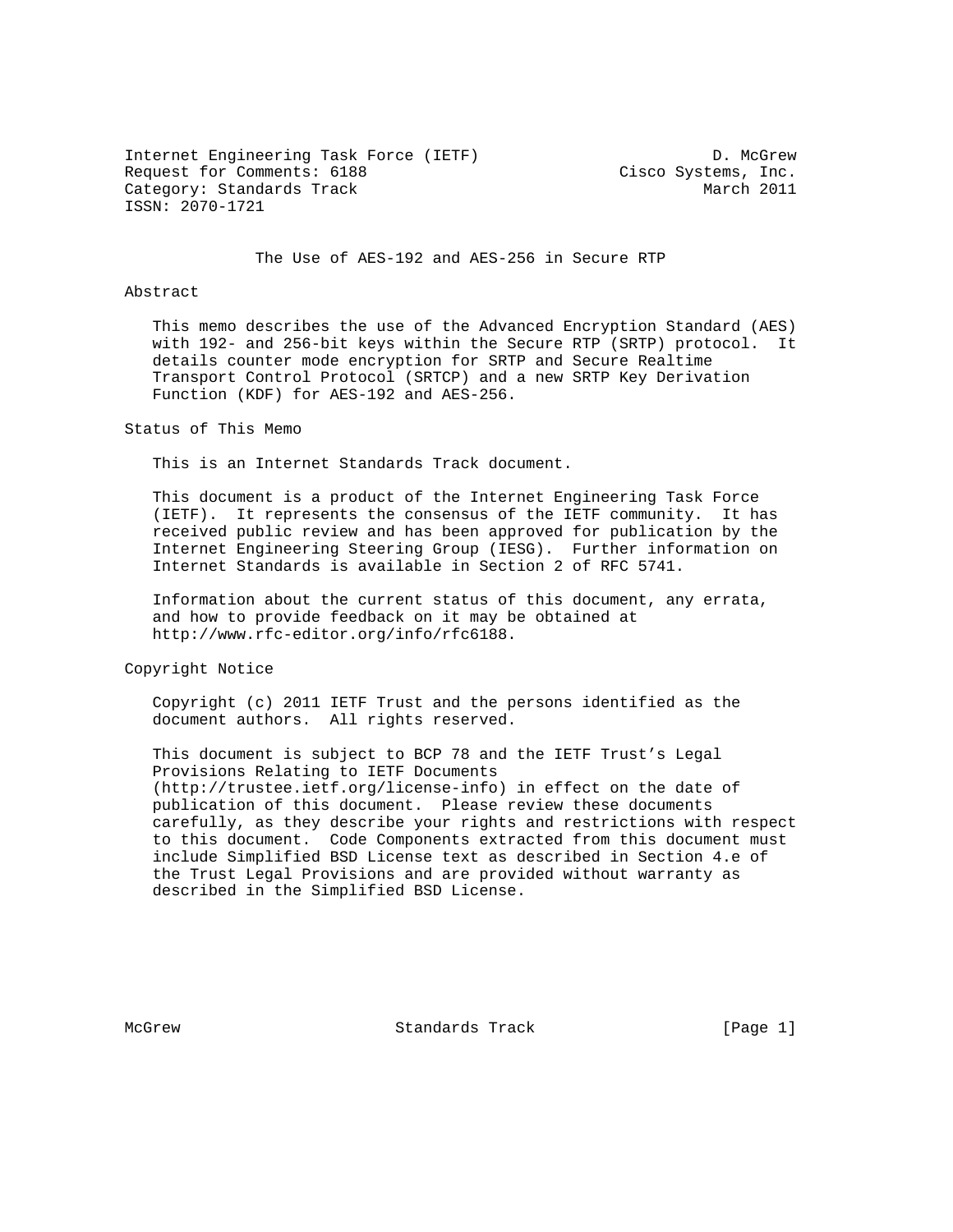# Table of Contents

|   | 1.1. Conventions Used in This Document 3                             |
|---|----------------------------------------------------------------------|
|   |                                                                      |
|   | 3. The AES 192 CM PRF and AES 256 CM PRF Key Derivation Functions  4 |
|   |                                                                      |
|   |                                                                      |
| 5 |                                                                      |
|   |                                                                      |
|   |                                                                      |
|   |                                                                      |
|   |                                                                      |
|   |                                                                      |
|   |                                                                      |
|   |                                                                      |
|   |                                                                      |
|   |                                                                      |
|   |                                                                      |

McGrew Standards Track [Page 2]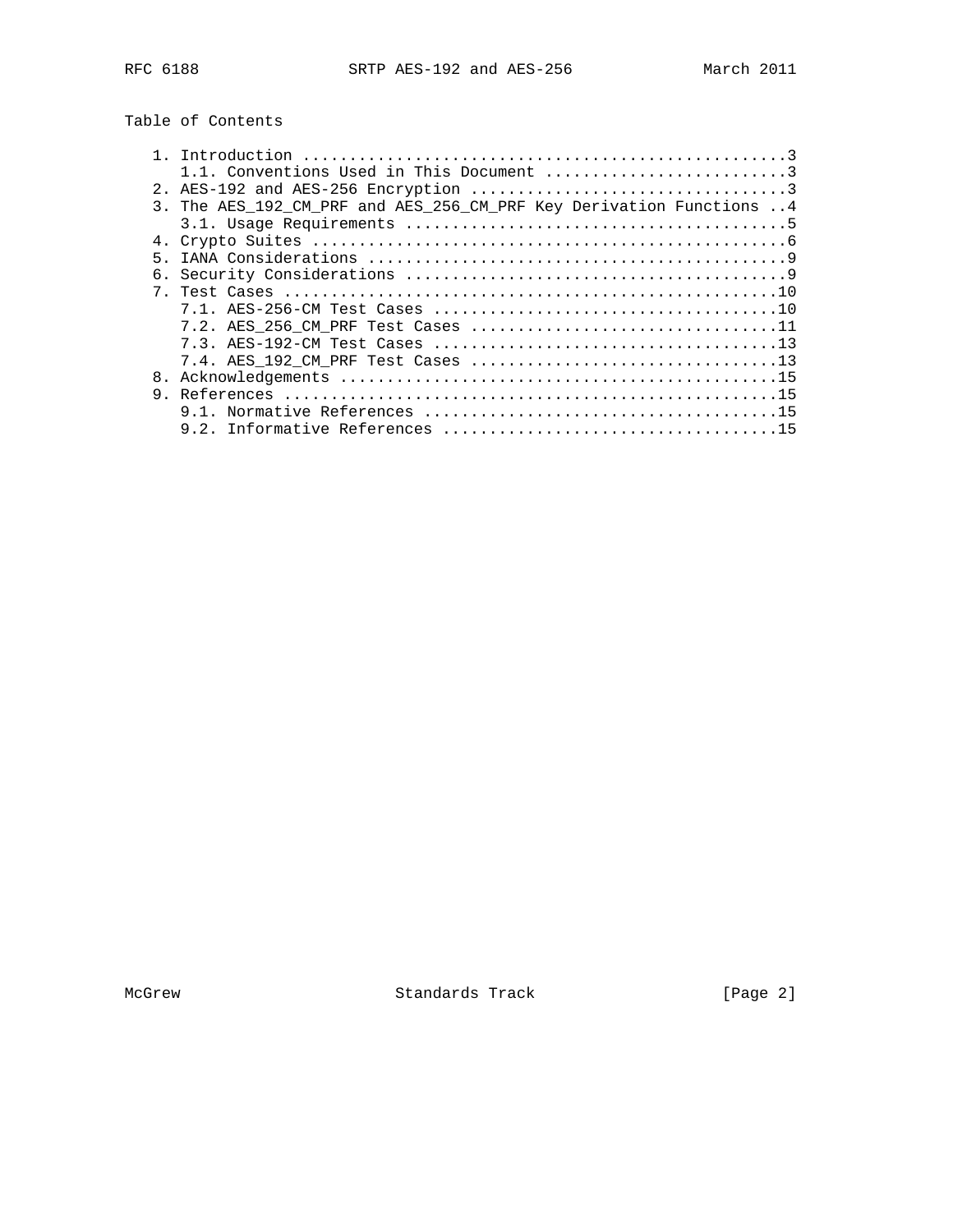# 1. Introduction

 This memo describes the use of the Advanced Encryption Standard (AES) [FIPS197] with 192- and 256-bit keys within the Secure RTP (SRTP) protocol [RFC3711]. Below, those block ciphers are referred to as AES-192 and AES-256, respectively, and the use of AES with a 128-bit key is referred to as AES-128. This document describes counter mode encryption for SRTP and SRTCP and appropriate SRTP key derivation functions for AES-192 and AES-256. It also defines new crypto suites that use these new functions.

 While AES-128 is widely regarded as more than adequately secure, some users may be motivated to adopt AES-192 or AES-256 due to a perceived need to pursue a highly conservative security strategy. For instance, the Suite B profile requires AES-256 for the protection of TOP SECRET information [suiteB]. (Note that while the AES-192 and AES-256 encryption methods defined in this document use Suite B algorithms, the crypto suites in this document use the HMAC-SHA-1 algorithm, which is not included in Suite B.) See Section 6 for more discussion of security issues.

 The crypto functions described in this document are an addition to, and not a replacement for, the crypto functions defined in [RFC3711].

1.1. Conventions Used in This Document

 The key words "MUST", "MUST NOT", "REQUIRED", "SHALL", "SHALL NOT", "SHOULD", "SHOULD NOT", "RECOMMENDED", "MAY", and "OPTIONAL" in this document are to be interpreted as described in [RFC2119].

2. AES-192 and AES-256 Encryption

 Section 4.1.1 of [RFC3711] defines AES counter mode encryption, which it refers to as AES\_CM. This definition applies to all of the AES key sizes. In this note, AES-192 counter mode and AES-256 counter mode and are denoted as AES\_192\_CM and AES\_256\_CM, respectively. In both of these ciphers, the plaintext inputs to the block cipher are formed as in AES\_CM, and the block cipher outputs are processed as in AES\_CM. The only difference in the processing is that AES\_192\_CM uses AES-192, and AES\_256\_CM uses AES-256. Both AES\_192\_CM and AES\_256\_CM use a 112-bit salt as an input, as does AES\_CM.

 For the convenience of the reader, the structure of the counter blocks in SRTP counter mode encryption is illustrated in Figure 1, using the terminology from Section 4.1.1 of [RFC3711]. In this diagram, the symbol (+) denotes the bitwise exclusive-or operation, and the AES encrypt operation uses AES-128, AES-192, or AES-256 for AES\_CM, AES\_192\_CM, and AES\_256\_CM, respectively. The field labeled

McGrew **Standards Track** [Page 3]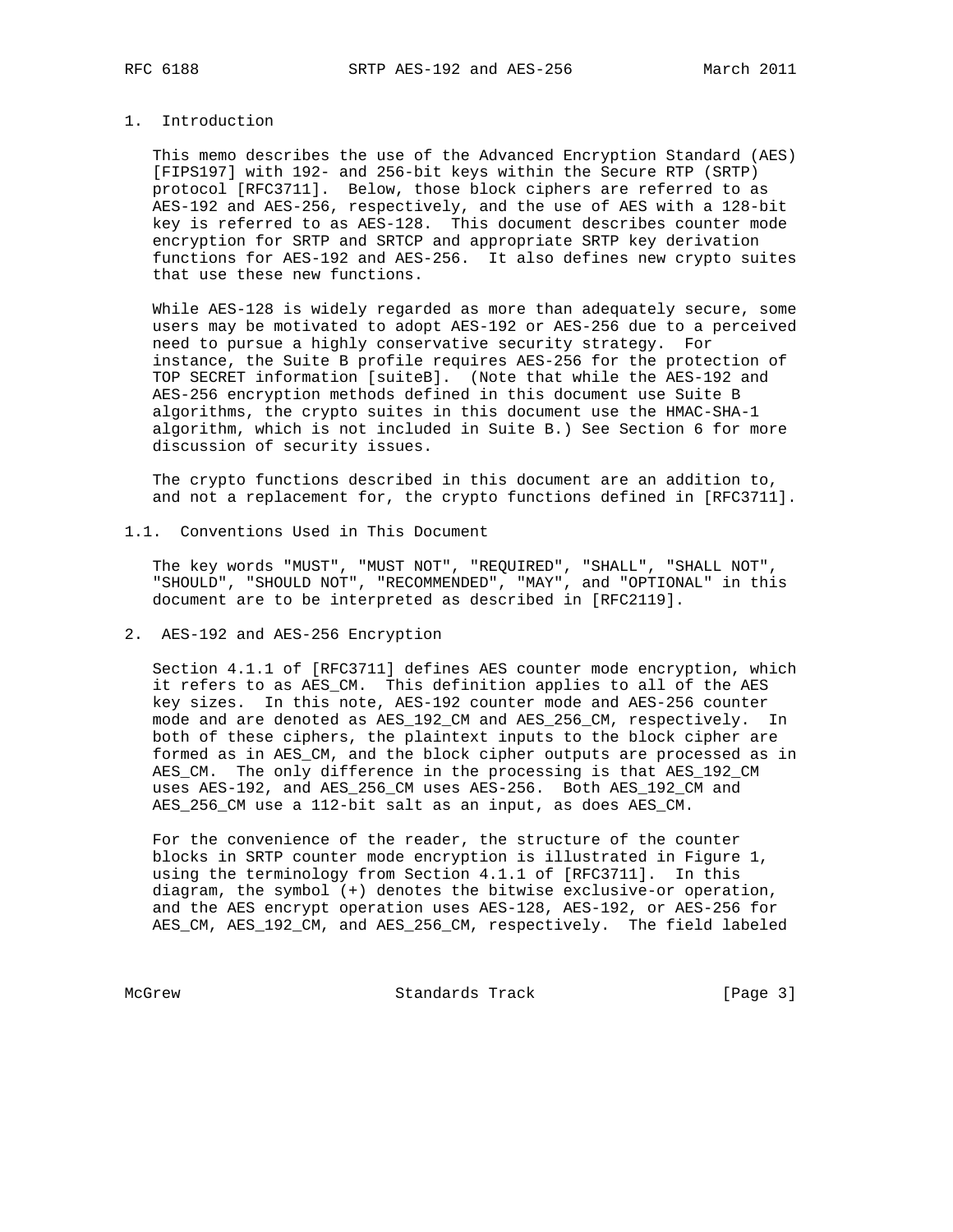b\_c contains a block counter, the value of which increments once for each invocation of the "AES Encrypt" function. The SSRC field is part of the RTP header [RFC3550].





3. The AES\_192\_CM\_PRF and AES\_256\_CM\_PRF Key Derivation Functions

 Section 4.3.3 of [RFC3711] defines an AES counter mode key derivation function, which it refers to as AES\_CM PRF (and sometimes as AES-CM PRF). (That specification uses the term PRF, or pseudo-random function, interchangeably with the phrase "key derivation function".) This key derivation function can be used with any AES key size. In this note, the AES-192 counter mode PRF and AES-256 counter mode PRF are denoted as AES\_192\_CM\_PRF and AES\_256\_CM\_PRF, respectively. In both of these PRFs, the plaintext inputs to the block cipher are formed as in the AES\_CM PRF, and the block cipher outputs are processed as in the AES\_CM PRF. The only difference in the processing is that AES\_192\_CM\_PRF uses AES-192, and AES\_256\_CM\_PRF uses AES-256. Both AES\_192\_CM\_PRF and AES\_256\_CM\_PRF use a 112-bit salt as an input, as does the AES\_CM PRF.

 For the convenience of the reader, the structure of the counter blocks in SRTP counter mode key derivation is illustrated in Figure 2, using the terminology from Section 4.3.3 of [RFC3711]. In this diagram, the symbol (+) denotes the bitwise exclusive-or operation, and the "AES Encrypt" operation uses AES-128, AES-192, or AES-256 for the AES\_CM PRF, AES\_192\_CM\_PRF, and AES\_256\_CM\_PRF,

McGrew **Standards Track** [Page 4]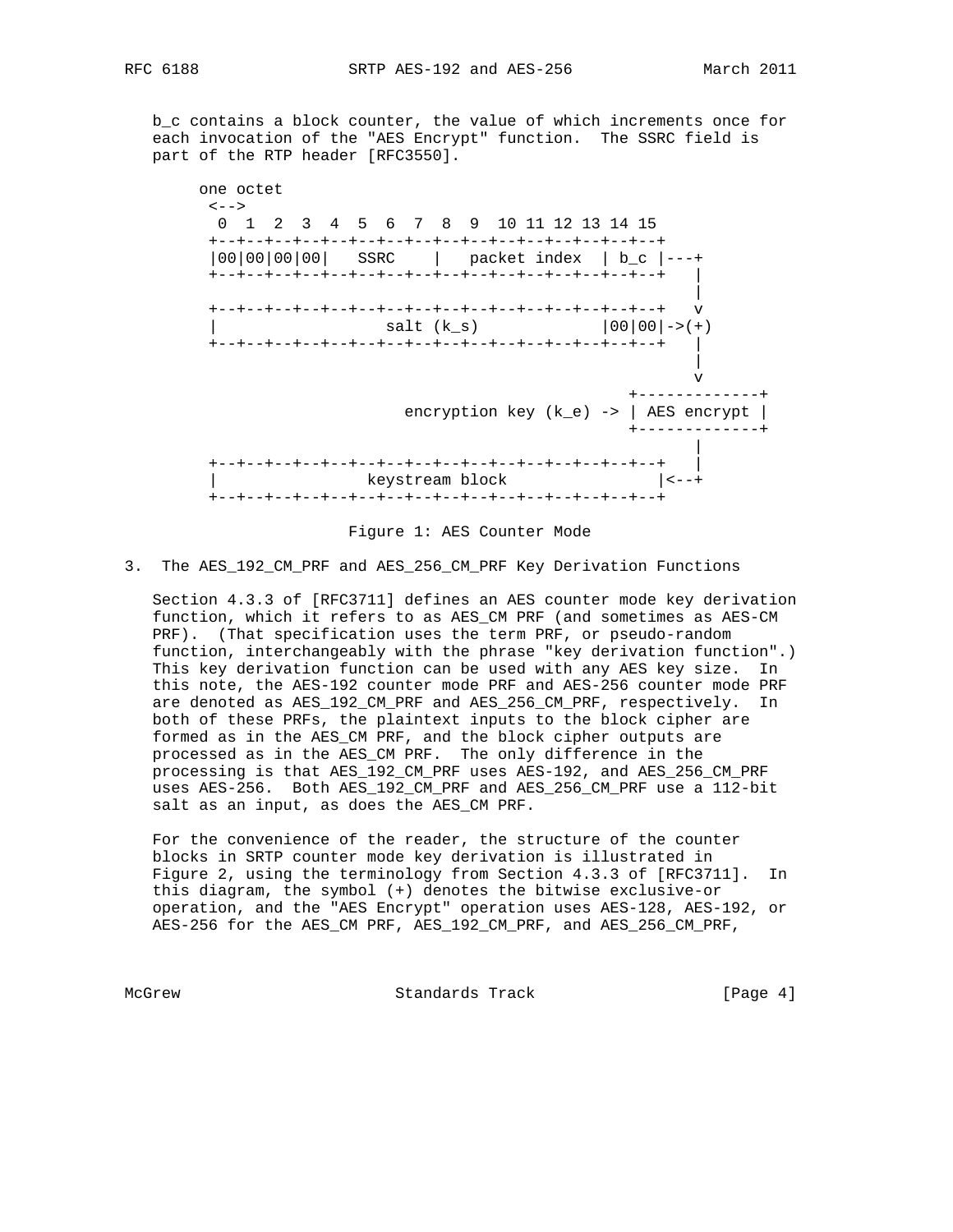respectively. The field "LB" contains the 8-bit constant "label", which is provided as an input to the key derivation function (and which is distinct for each type of key generated by that function). The field labeled b\_c contains a block counter, the value of which increments once for each invocation of the "AES Encrypt" function. The DIV operation is defined in Section 4.3.1 of [RFC3711] as follows. Let "a DIV t" denote integer division of a by t, rounded down, and with the convention that "a DIV  $0 = 0$ " for all a. We also make the convention of treating "a DIV t" as a bit string of the same length as a, and thus "a DIV t" will, in general, have leading zeros.



Figure 2: The AES Counter Mode Key Derivation Function

# 3.1. Usage Requirements

 When AES\_192\_CM is used for encryption, AES\_192\_CM\_PRF SHOULD be used as the key derivation function, and AES\_128\_CM\_PRF MUST NOT be used as the key derivation function.

 When AES\_256\_CM is used for encryption, AES\_256\_CM\_PRF SHOULD be used as the key derivation function. Both AES\_128\_CM\_PRF and AES\_192\_CM\_PRF MUST NOT be used as the key derivation function.

 AES\_256\_CM\_PRF MAY be used as the key derivation function when AES\_CM is used for encryption, and when AES\_192\_CM is used for encryption. AES\_192\_CM\_PRF MAY be used as the key derivation function when AES\_CM is used for encryption.

McGrew **Standards Track** [Page 5]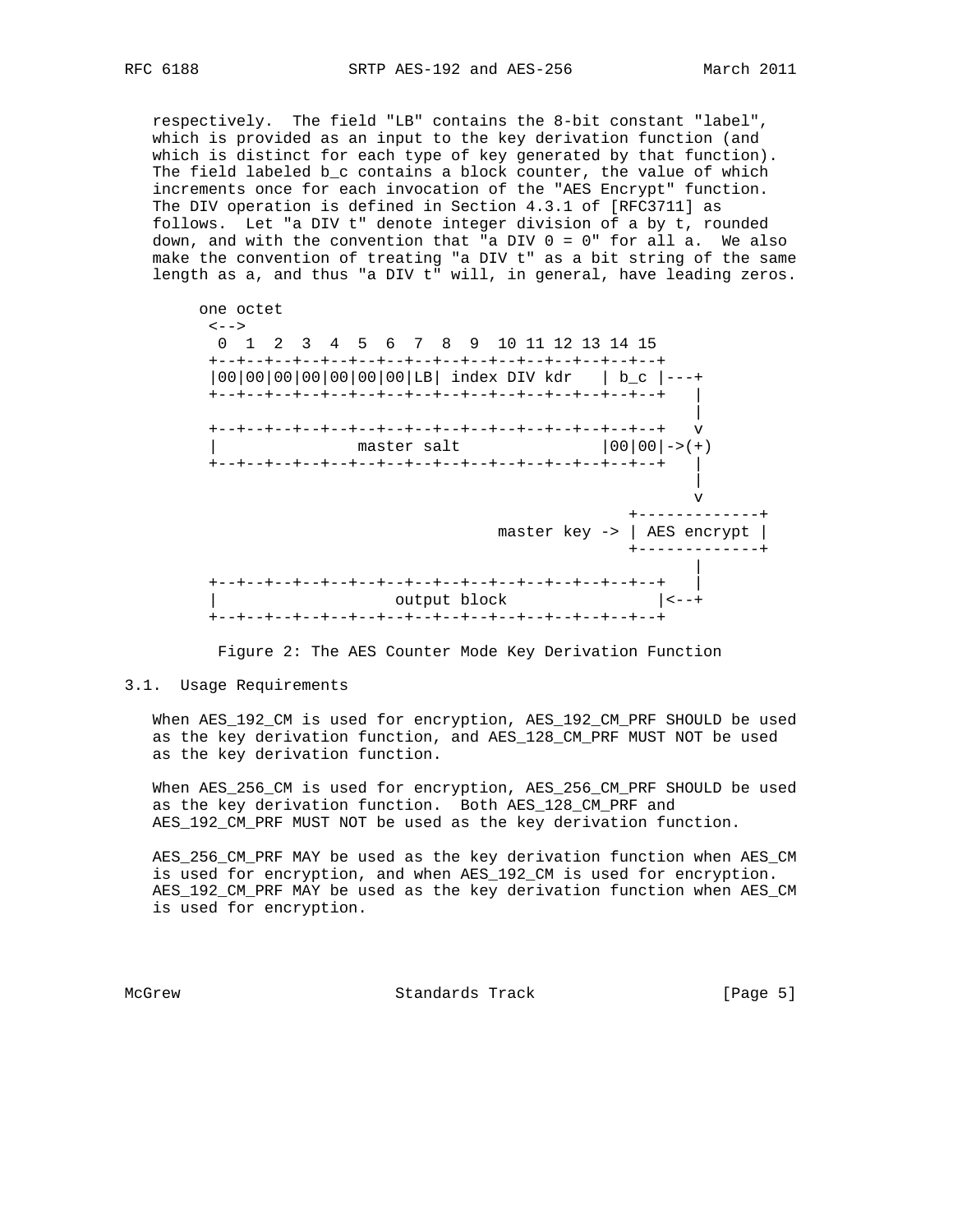Rationale: it is essential that the cryptographic strength of the key derivation meets or exceeds that of the encryption method. It is natural to use the same function for both encryption and key derivation. However, it is not required to do so because it is desirable to allow these ciphers to be used with alternative key derivation functions that may be defined in the future.

# 4. Crypto Suites

 This section defines SRTP crypto suites that use the ciphers and key derivation functions defined in this document. The parameters in these crypto suites are described in Section 8.2 of [RFC3711]. These suites are registered with IANA for use with the SDP Security Descriptions attributes (Section 10.3.2.1 of [RFC4568]). Other SRTP key management methods that use the crypto functions defined in this document are encouraged to also use these crypto suite definitions.

 Rationale: the crypto suites use the same authentication function that is mandatory to implement in SRTP, HMAC-SHA1 with a 160-bit key. HMAC-SHA1 would accept larger key sizes, but when it is used with keys larger than 160 bits, it does not provide resistance to cryptanalysis greater than that security level, because it has only 160 bits of internal state. By retaining 160-bit authentication keys, the crypto suites in this note have more compatibility with existing crypto suites and implementations of them.

McGrew Standards Track [Page 6]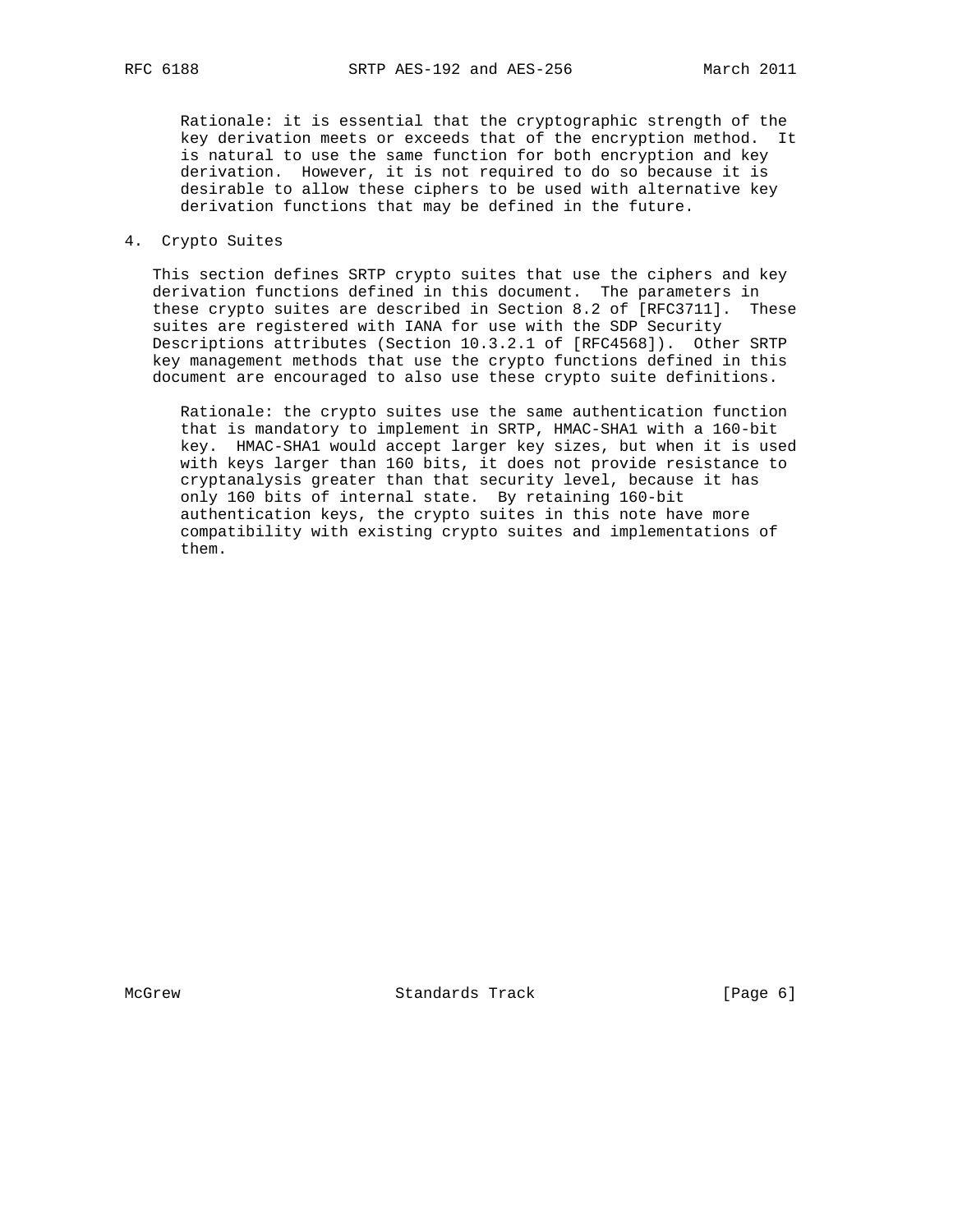+------------------------------+------------------------------------+ | Parameter | Value +------------------------------+------------------------------------+ | Master key length | 192 bits | | Master salt length | 112 bits | 112 million | Key Derivation Function | AES\_192\_CM\_PRF (Section 3) | | Default key lifetime | 2^31 packets | | Cipher (for SRTP and SRTCP) | AES\_192\_CM (Section 2) | | SRTP authentication function | HMAC-SHA1 (Section 4.2.1 of | | | [RFC3711]) | | [RFC3711])<br>| SRTP authentication key | 160 bits | length | | SRTP authentication tag  $| 80 \text{ bits}$  | length | |  $|\text{ SNTCP authentication}|\text{ HMAC-SHA1}$  (Section 4.2.1 of  $|\text{SRTCP}|\text{ and }|\text{SRTCP}|\text{ and }|\text{SRTCP}|\text{ and }|\text{SRTCP}|\text{ and }|\text{SRTCP}|\text{ and }|\text{SRTCP}|\text{ and }|\text{SRTCP}|\text{ and }|\text{SRTCP}|\text{ and }|\text{SRTCP}|\text{ and }|\text{SRTCP}|\text{ and }|\text{SRTCP}|\text{ and }|\text{SRTCP}|\text{ and }|\text{SRTCP}|\text{ and }|\text{SRTCP}|\text{ and }|\text{SRTCP}|\text{ and }|\text{$  | function | [RFC3711]) | SRTCP authentication key  $|$  160 bits | length | | SRTCP authentication tag | 80 bits | length | | +------------------------------+------------------------------------+

Table 1: The AES\_192\_CM\_HMAC\_SHA1\_80 Crypto Suite

 +------------------------------+------------------------------------+ | Parameter | Value +------------------------------+------------------------------------+ | Master key length | 192 bits | | Master salt length | 112 bits | 112 million | Key Derivation Function | AES\_192\_CM\_PRF (Section 3) | | Default key lifetime | 2^31 packets | | Cipher (for SRTP and SRTCP) | AES\_192\_CM (Section 2) | | SRTP authentication function | HMAC-SHA1 (Section 4.2.1 of | | | [RFC3711]) | | [RFC3711])<br>| SRTP authentication key | 160 bits | length | | SRTP authentication tag  $|$  32 bits | length | |  $\overline{)}$  HMAC-SHA1 (Section 4.2.1 of | function | [RFC3711]) | SRTCP authentication key  $| 160 \text{ bits}$  | length | | SRTCP authentication tag | 80 bits | length +------------------------------+------------------------------------+

Table 2: The AES\_192\_CM\_HMAC\_SHA1\_32 Crypto Suite

McGrew **Standards Track** [Page 7]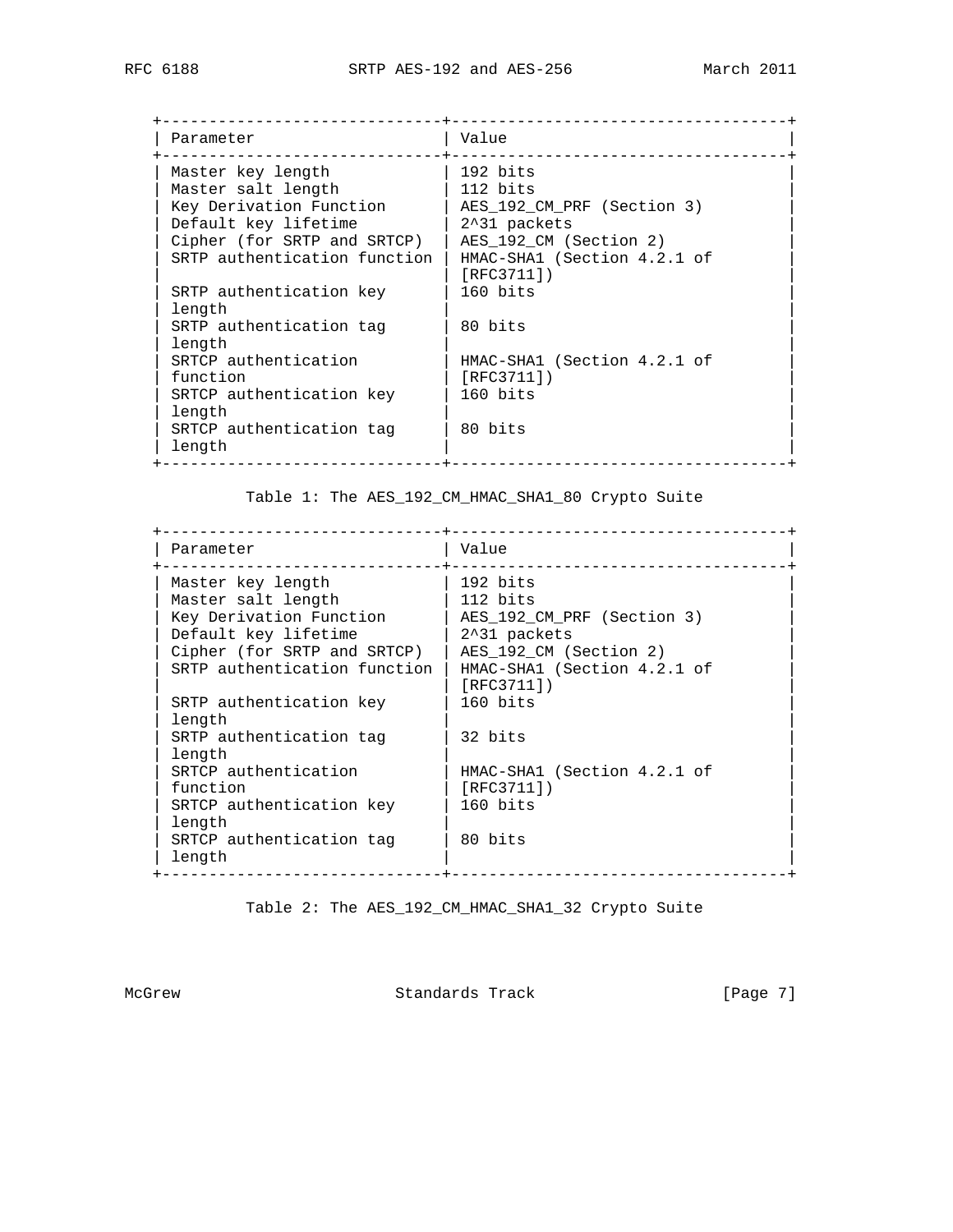+------------------------------+------------------------------------+ | Parameter | Value +------------------------------+------------------------------------+ | Master key length | 256 bits | | Master salt length | 112 bits | 112 million | Key Derivation Function | AES\_256\_CM\_PRF (Section 3) | | Default key lifetime | 2^31 packets | | Cipher (for SRTP and SRTCP) | AES\_256\_CM (Section 2) | | SRTP authentication function | HMAC-SHA1 (Section 4.2.1 of | | | [RFC3711]) | | [RFC3711])<br>| SRTP authentication key | 160 bits | length | | SRTP authentication tag  $| 80 \text{ bits}$  | length | |  $|\text{ SNTCP authentication}|\text{ HMAC-SHA1}$  (Section 4.2.1 of  $|\text{SRTCP}|\text{ and }|\text{SRTCP}|\text{ and }|\text{SRTCP}|\text{ and }|\text{SRTCP}|\text{ and }|\text{SRTCP}|\text{ and }|\text{SRTCP}|\text{ and }|\text{SRTCP}|\text{ and }|\text{SRTCP}|\text{ and }|\text{SRTCP}|\text{ and }|\text{SRTCP}|\text{ and }|\text{SRTCP}|\text{ and }|\text{SRTCP}|\text{ and }|\text{SRTCP}|\text{ and }|\text{SRTCP}|\text{ and }|\text{SRTCP}|\text{ and }|\text{$  | function | [RFC3711]) | SRTCP authentication key  $|$  160 bits | length | | SRTCP authentication tag | 80 bits | length | | +------------------------------+------------------------------------+

Table 3: The AES\_256\_CM\_HMAC\_SHA1\_80 Crypto Suite

 +------------------------------+------------------------------------+ | Parameter | Value +------------------------------+------------------------------------+ | Master key length | 256 bits | | Master salt length | 112 bits | 112 million | Key Derivation Function | AES\_256\_CM\_PRF (Section 3) | | Default key lifetime | 2^31 packets | | Cipher (for SRTP and SRTCP) | AES\_256\_CM (Section 2) | | SRTP authentication function | HMAC-SHA1 (Section 4.2.1 of | | | [RFC3711]) | | [RFC3711])<br>| SRTP authentication key | 160 bits | length | | SRTP authentication tag  $|$  32 bits | length | |  $\overline{)}$  HMAC-SHA1 (Section 4.2.1 of | function | [RFC3711]) | SRTCP authentication key  $| 160 \text{ bits}$  | length | | SRTCP authentication tag | 80 bits | length +------------------------------+------------------------------------+

Table 4: The AES\_256\_CM\_HMAC\_SHA1\_32 Crypto Suite

McGrew **Standards Track** [Page 8]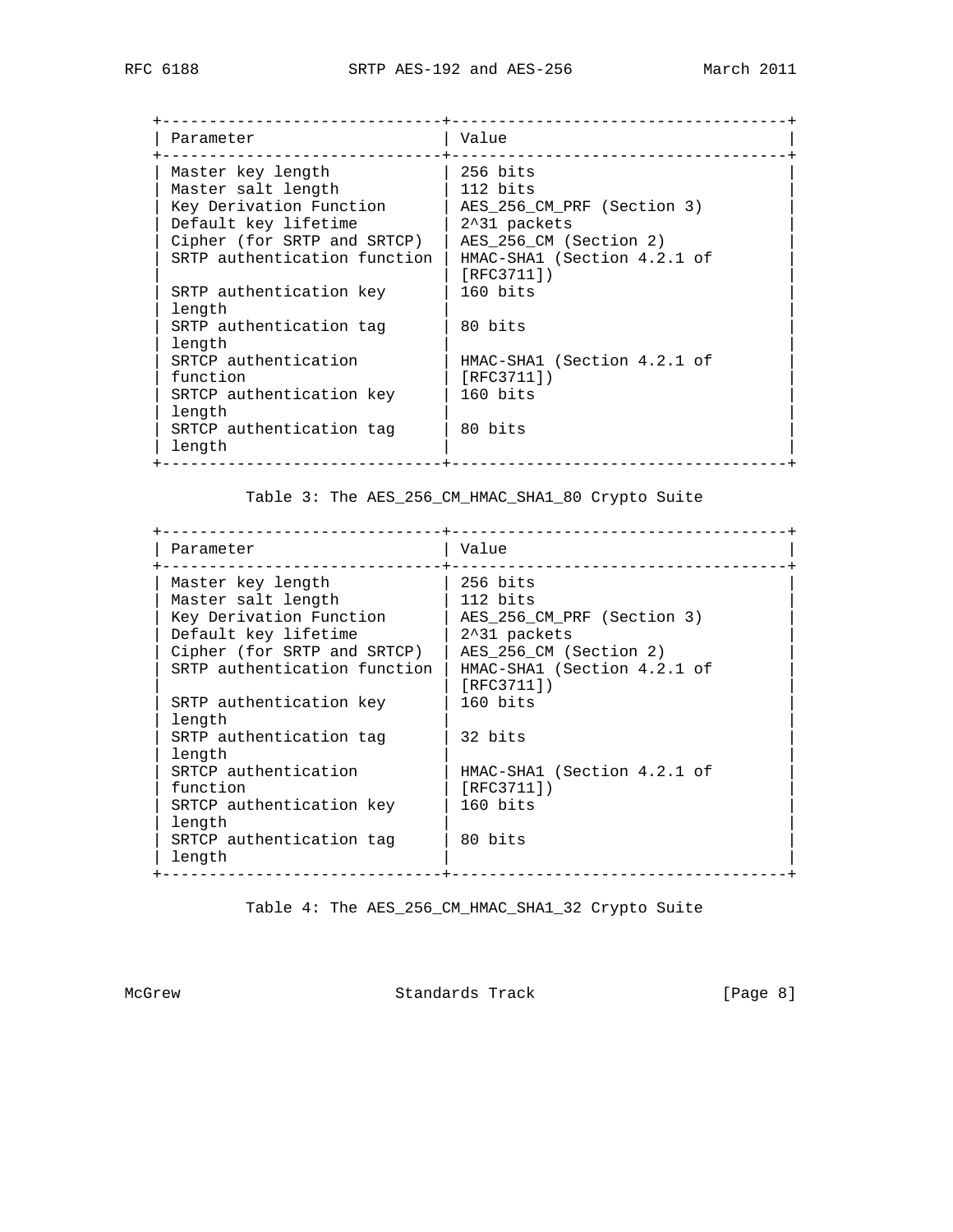# 5. IANA Considerations

 IANA has assigned the following parameters in the Session Description Protocol (SDP) Security Descriptions registry.

| Crypto Suite Name       | Reference |
|-------------------------|-----------|
| AES_192_CM_HMAC_SHA1_80 | [RFC6188] |
| AES 192 CM HMAC SHA1 32 | [RFC6188] |
| AES 256 CM HMAC SHA1 80 | [RFC6188] |
| AES_256_CM_HMAC_SHA1_32 | [RFC6188] |

#### 6. Security Considerations

 AES-128 provides a level of security that is widely regarded as being more than sufficient for providing confidentiality. It is believed that the economic cost of breaking AES-128 is significantly higher than the cost of more direct approaches to violating system security, e.g., theft, bribery, wiretapping, and other forms of malfeasance.

 Future advances in state-of-the art cryptanalysis could eliminate this confidence in AES-128, and motivate the use of AES-192 or AES- 256. AES-192 is regarded as being secure even against some adversaries for which breaking AES-128 may be feasible. Similarly, AES-256 is regarded as being secure even against some adversaries for which it may be feasible to break AES-192. The availability of the larger key size versions of AES provides a fallback plan in case of unanticipated cryptanalytic results.

 It is conjectured that AES-256 provides adequate security even against adversaries that possess the ability to construct a quantum computer that works on 256 or more quantum bits. No such computer is known to exist; its feasibility is an area of active speculation and research.

 Despite the apparent sufficiency of AES-128, some users are interested in the larger AES key sizes. For some applications, the 40% increase in computational cost for AES-256 over AES-128 is a worthwhile bargain when traded for the security advantages outlined above. These applications include those with a perceived need for very high security, e.g., due to a desire for very long-term confidentiality.

 AES-256 (as it is used in this note) provides the highest level of security, and it SHOULD be used whenever the highest possible security is desired. AES-192 provides a middle ground between the

McGrew Standards Track [Page 9]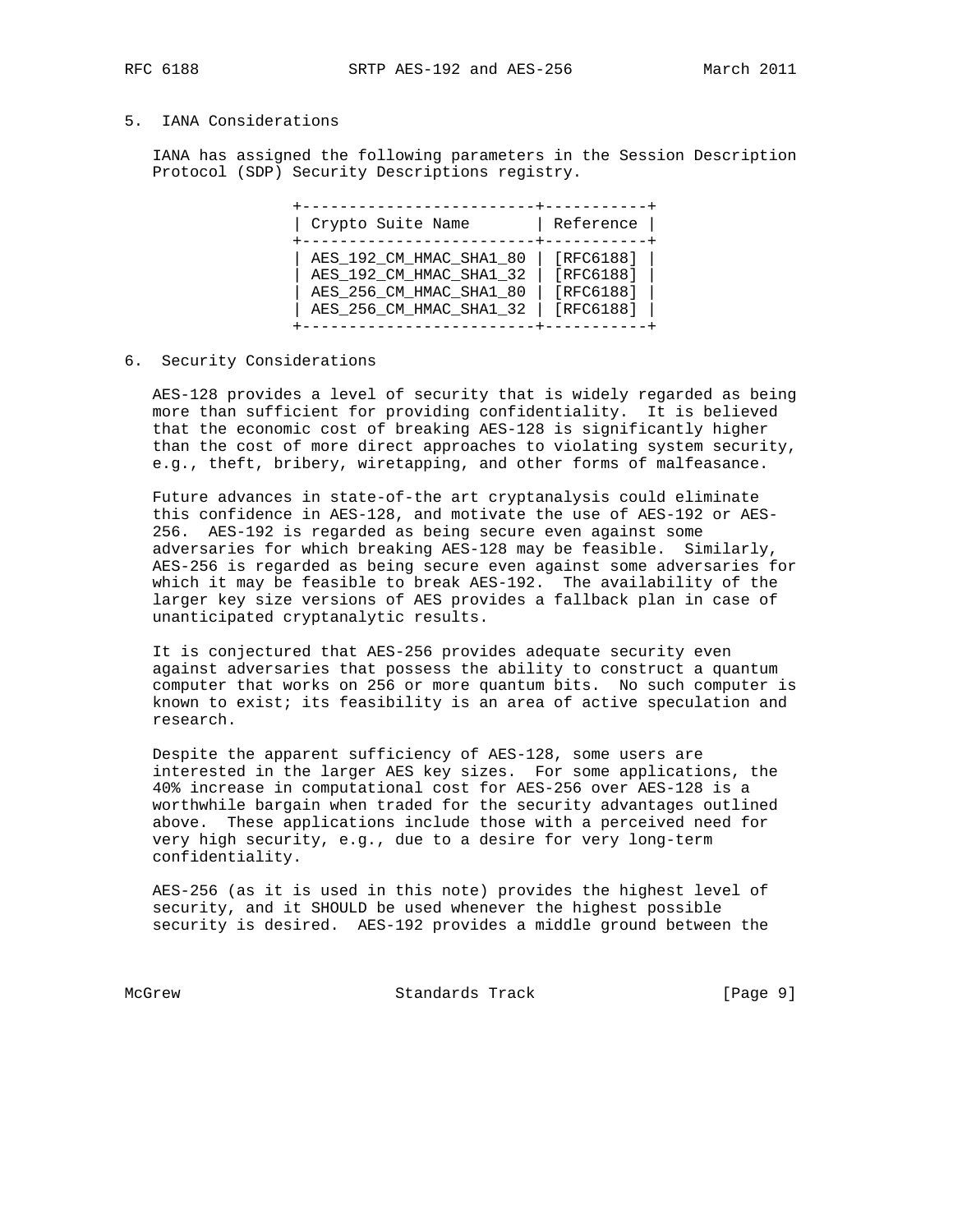128-bit and 256-bit versions of AES, and it MAY be used when security higher than that of AES-128 is desired. In this note, AES-192 and AES-256 are used with keys that are generated via a strong pseudo random source, and thus the related-key attacks that have been described in the theoretical literature are not applicable.

 As with any cipher, the conjectured security level of AES may change over time. The considerations in this section reflect the best knowledge available at the time of publication of this document.

 It is desirable that AES\_192\_CM and AES\_192\_CM\_PRF be used with an authentication function that uses a 192-bit key, and that AES\_256\_CM and AES\_256\_CM\_PRF be used with an authentication function that uses a 256-bit key. However, this desire is not regarded as security critical. Cryptographic authentication is resilient against future advances in cryptanalysis, since the opportunity for a forgery attack against a session closes when that session closes. For this reason, this note defines new ciphers, but not new authentication functions.

7. Test Cases

The test cases in this section are based on Appendix B of [RFC3711].

7.1. AES-256-CM Test Cases

| Keystream segment<br>Session Key:                                    | length: 1044512 octets (65282 AES blocks)<br>57f82fe3613fd170a85ec93c40b1f092<br>2ec4cb0dc025b58272147cc438944a98 |           |                                                                      |
|----------------------------------------------------------------------|-------------------------------------------------------------------------------------------------------------------|-----------|----------------------------------------------------------------------|
| Rollover Counter:                                                    | 00000000                                                                                                          |           |                                                                      |
| Sequence Number:<br>SSRC:                                            | 0000<br>00000000                                                                                                  |           |                                                                      |
| Session Salt:<br>Offset:                                             | f0f1f2f3f4f5f6f7f8f9fafbfcfd0000                                                                                  |           | f0f1f2f3f4f5f6f7f8f9fafbfcfd0000 (already shifted)                   |
|                                                                      |                                                                                                                   |           |                                                                      |
| Counter                                                              |                                                                                                                   | Keystream |                                                                      |
| f0f1f2f3f4f5f6f7f8f9fafbfcfd0000                                     |                                                                                                                   |           | 92bdd28a93c3f52511c677d08b5515a4                                     |
| f0f1f2f3f4f5f6f7f8f9fafbfcfd0001<br>f0f1f2f3f4f5f6f7f8f9fafbfcfd0002 |                                                                                                                   |           | 9da71b2378a854f67050756ded165bac<br>63c4868b7096d88421b563b8c94c9a31 |
| f0f1f2f3f4f5f6f7f8f9fafbfcfdfeff                                     |                                                                                                                   |           | cea518c90fd91ced9cbb18c078a54711                                     |
| f0f1f2f3f4f5f6f7f8f9fafbfcfdff00<br>f0f1f2f3f4f5f6f7f8f9fafbfcfdff01 |                                                                                                                   |           | 3dbc4814f4da5f00a08772b63c6a046d<br>6eb246913062a16891433e97dd01a57f |
|                                                                      |                                                                                                                   |           |                                                                      |

McGrew Standards Track [Page 10]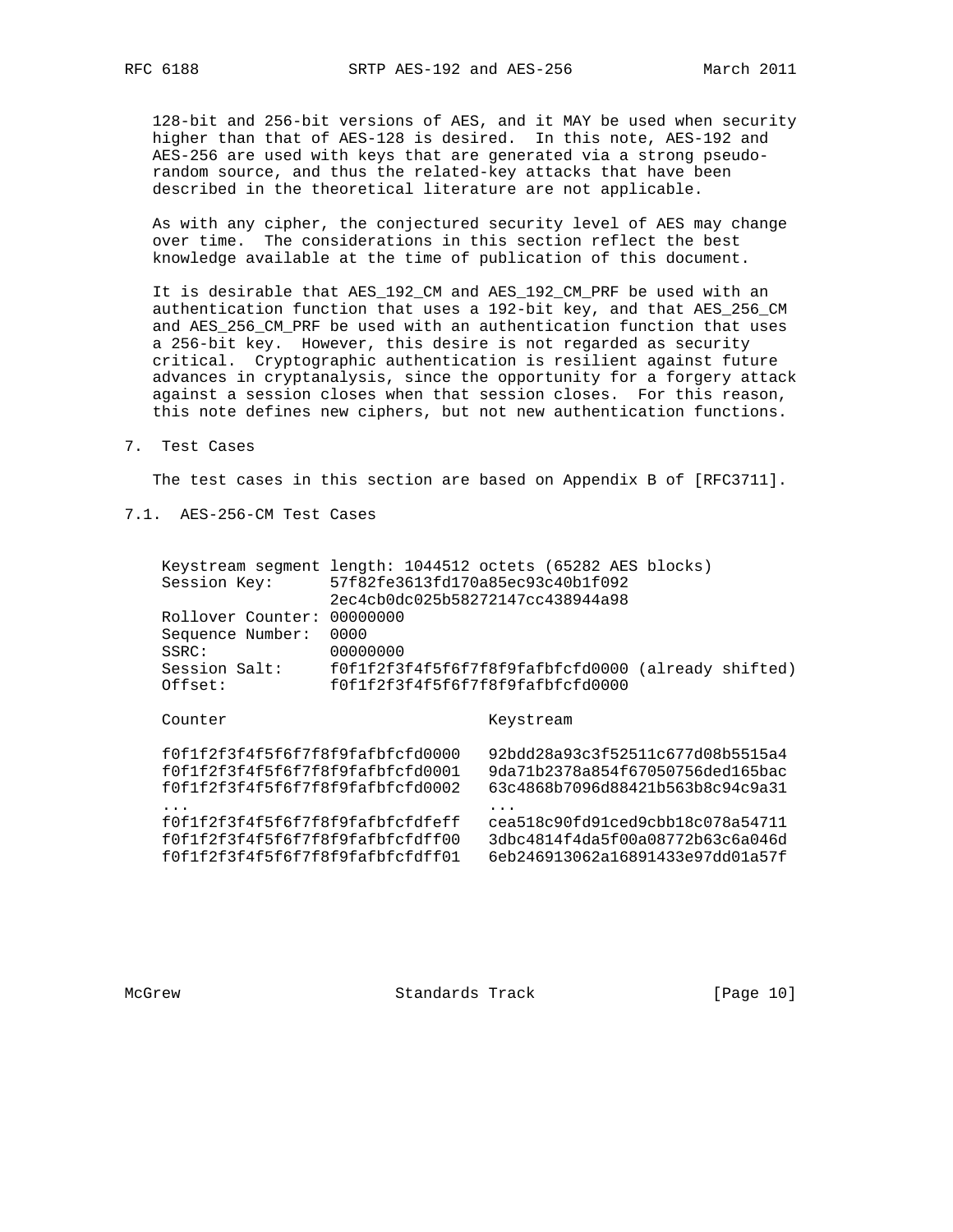# 7.2. AES\_256\_CM\_PRF Test Cases

 This section provides test data for the AES\_256\_CM\_PRF key derivation function, which uses AES-256 in counter mode. In the following, we walk through the initial key derivation for the AES-256 counter mode cipher, which requires a 32-octet session encryption key and a 14 octet session salt, and the HMAC-SHA1 authentication function, which requires a 20-octet session authentication key. These values are called the cipher key, the cipher salt, and the auth key in the following. Since this is the initial key derivation and the key derivation rate is equal to zero, the value of (index DIV key\_derivation\_rate) is zero (actually, a six-octet string of zeros). In the following, we shorten key\_derivation\_rate to kdr.

 The inputs to the key derivation function are the 32-octet master key and the 14-octet master salt:

 master key: f0f04914b513f2763a1b1fa130f10e29 98f6f6e43e4309d1e622a0e332b9f1b6 master salt: 3b04803de51ee7c96423ab5b78d2

 We first show how the cipher key is generated. The input block for AES-256-CM is generated by exclusive-oring the master salt with the concatenation of the encryption key label 0x00 with (index DIV kdr), then padding on the right with two null octets (which implements the multiply-by-2^16 operation, see Section 4.3.3 of RFC 3711). The resulting value is then AES-256-CM-encrypted using the master key to get the cipher key.

| index DIV kdr:<br>$label:1}$ :<br>master salt: | 000000000000<br>00<br>3b04803de51ee7c96423ab5b78d2                                                     |                    |
|------------------------------------------------|--------------------------------------------------------------------------------------------------------|--------------------|
| xor:                                           | 3b04803de51ee7c96423ab5b78d2                                                                           | (x, PRF input)     |
| $x*2^16$ :<br>$x*2^16 + 1$ :                   | 3b04803de51ee7c96423ab5b78d20000<br>3b04803de51ee7c96423ab5b78d20001 (2nd AES input)                   | (AES-256-CM input) |
| cipher key:                                    | 5ba1064e30ec51613cad926c5a28ef73 (1st AES output)<br>1ec7fb397f70a960653caf06554cd8c4 (2nd AES output) |                    |

 Next, we show how the cipher salt is generated. The input block for AES-256-CM is generated by exclusive-oring the master salt with the concatenation of the encryption salt label. That value is padded and encrypted as above.

McGrew Standards Track [Page 11]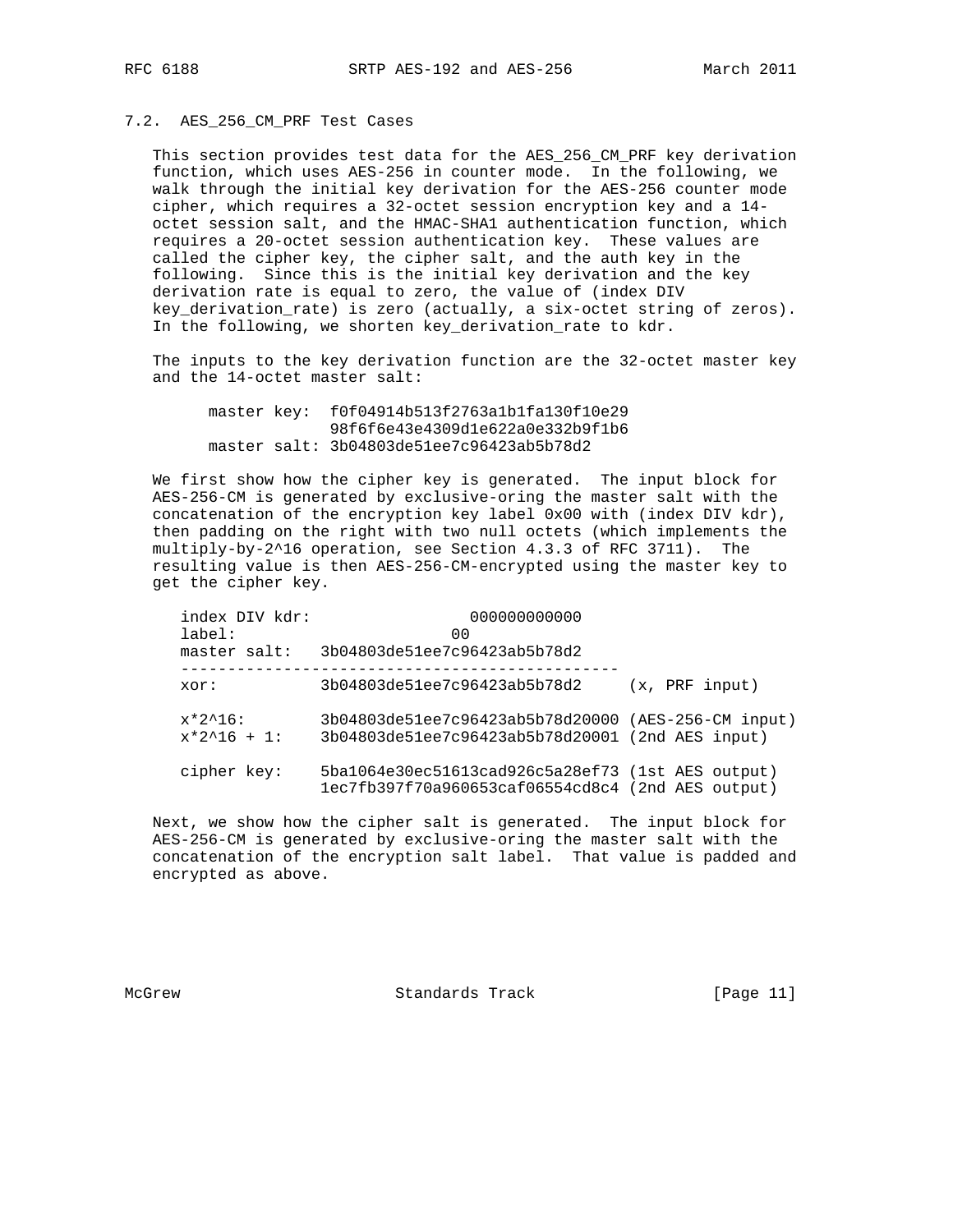index DIV kdr: 000000000000 label: 02 master salt: 3b04803de51ee7c96423ab5b78d2 --------------------------------------------- xor: 3b04803de51ee7cb6423ab5b78d2 (x, PRF input)

x\*2^16: 3b04803de51ee7cb6423ab5b78d20000 (AES-256-CM input)

fa31791685ca444a9e07c6c64e93ae6b (AES-256 ouptut)

cipher salt: fa31791685ca444a9e07c6c64e93

We now show how the auth key is generated. The input block for AES-256-CM is generated as above, but using the authentication key label.

| index DIV kdr:<br>$label:1}$ :<br>master salt: | 000000000000<br>01<br>3b04803de51ee7c96423ab5b78d2 |  |                |
|------------------------------------------------|----------------------------------------------------|--|----------------|
| xor:                                           | 3b04803de51ee7c86423ab5b78d2                       |  | (x, PRF input) |

x\*2^16: 3b04803de51ee7c86423ab5b78d20000 (AES-256-CM in)

 Below, the AES-256 output blocks that form the auth key are shown on the left, while the corresponding AES-256 input blocks are shown on the right. Note that the final AES-256 output is truncated to a 4-byte length. The final auth key is shown below.

 auth key blocks AES-256 input blocks fd9c32d39ed5fbb5a9dc96b30818454d 3b04803de51ee7c86423ab5b78d20000 1313dc05 3b04803de51ee7c86423ab5b78d20001

auth key: fd9c32d39ed5fbb5a9dc96b30818454d1313dc05

McGrew Standards Track [Page 12]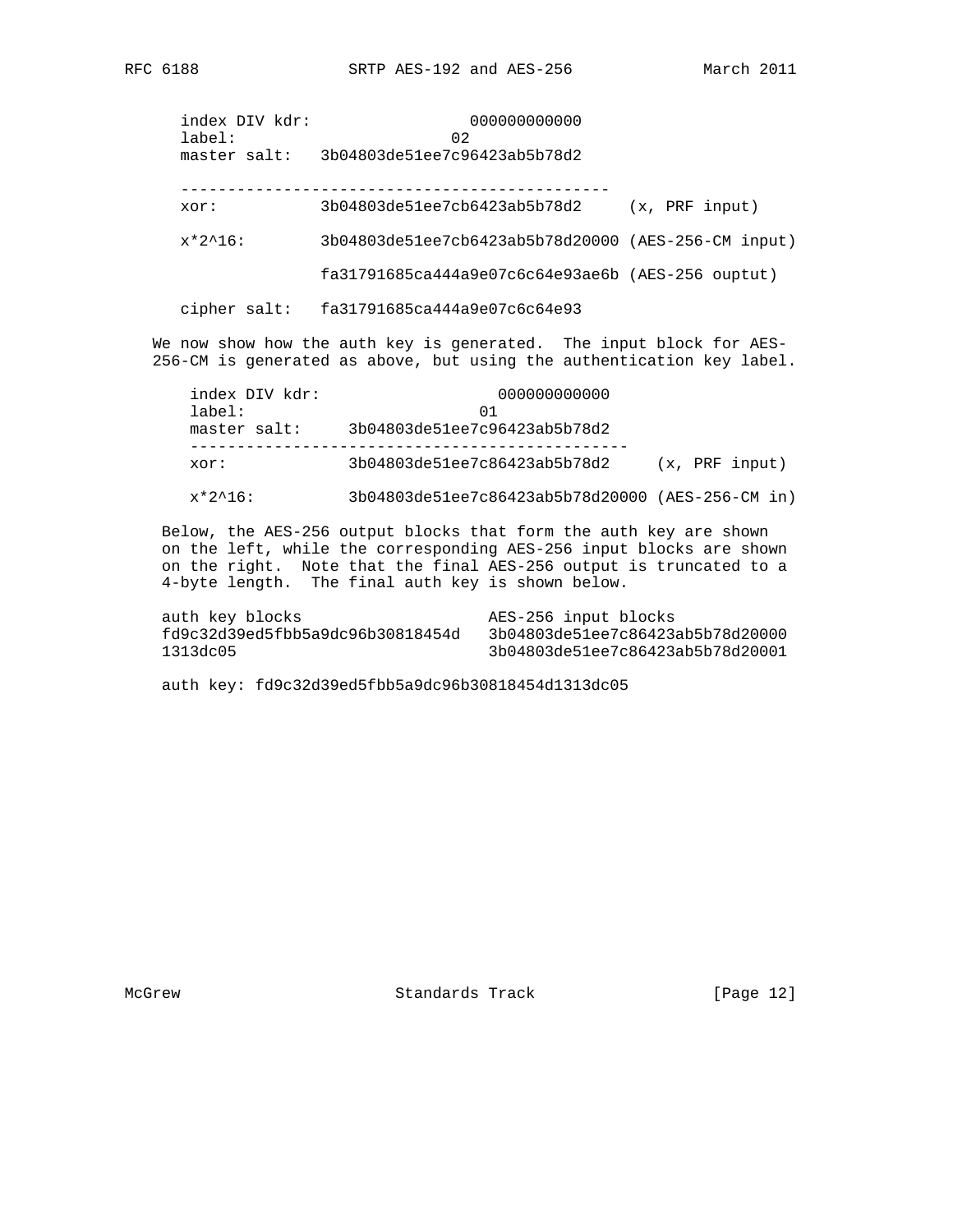# 7.3. AES-192-CM Test Cases

| Keystream segment length: 1044512 octets (65282 AES blocks)<br>Session Key:                              | eab234764e517b2d3d160d587d8c8621<br>9740f65f99b6bcf7                 |           |                                                                                                          |
|----------------------------------------------------------------------------------------------------------|----------------------------------------------------------------------|-----------|----------------------------------------------------------------------------------------------------------|
| Rollover Counter:<br>Sequence Number:<br>SSRC:                                                           | 00000000<br>0000<br>00000000                                         |           |                                                                                                          |
| Session Salt:<br>Offset:                                                                                 | f0f1f2f3f4f5f6f7f8f9fafbfcfd0000<br>f0f1f2f3f4f5f6f7f8f9fafbfcfd0000 |           | (already shifted)                                                                                        |
| Counter                                                                                                  |                                                                      | Keystream |                                                                                                          |
| f0f1f2f3f4f5f6f7f8f9fafbfcfd0000<br>f0f1f2f3f4f5f6f7f8f9fafbfcfd0001<br>f0f1f2f3f4f5f6f7f8f9fafbfcfd0002 |                                                                      |           | 35096cba4610028dc1b57503804ce37c<br>5de986291dcce161d5165ec4568f5c9a<br>474a40c77894bc17180202272a4c264d |
| f0f1f2f3f4f5f6f7f8f9fafbfcfdfeff<br>f0f1f2f3f4f5f6f7f8f9fafbfcfdff00<br>f0f1f2f3f4f5f6f7f8f9fafbfcfdff01 |                                                                      |           | d108d1a31a00bad6367ec23eb044b415<br>c8f57129fdeb970b59f917b257662d4c<br>a5dab625811034e8cebdfeb6dc158dd3 |

# 7.4. AES\_192\_CM\_PRF Test Cases

 This section provides test data for the AES\_192\_CM\_PRF key derivation function, which uses AES-192 in counter mode. In the following, we walk through the initial key derivation for the AES-192 counter mode cipher, which requires a 24-octet session encryption key and a 14 octet session salt, and the HMAC-SHA1 authentication function, which requires a 20-octet session authentication key. These values are called the cipher key, the cipher salt, and the auth key in the following. Since this is the initial key derivation and the key derivation rate is equal to zero, the value of (index DIV key\_derivation\_rate) is zero (actually, a six-octet string of zeros). In the following, we shorten key\_derivation\_rate to kdr.

 The inputs to the key derivation function are the 24-octet master key and the 14-octet master salt:

 master key: 73edc66c4fa15776fb57f9505c171365 50ffda71f3e8e5f1 master salt: c8522f3acd4ce86d5add78edbb11

 We first show how the cipher key is generated. The input block for AES-192-CM is generated by exclusive-oring the master salt with the concatenation of the encryption key label 0x00 with (index DIV kdr), then padding on the right with two null octets (which implements the

McGrew Standards Track [Page 13]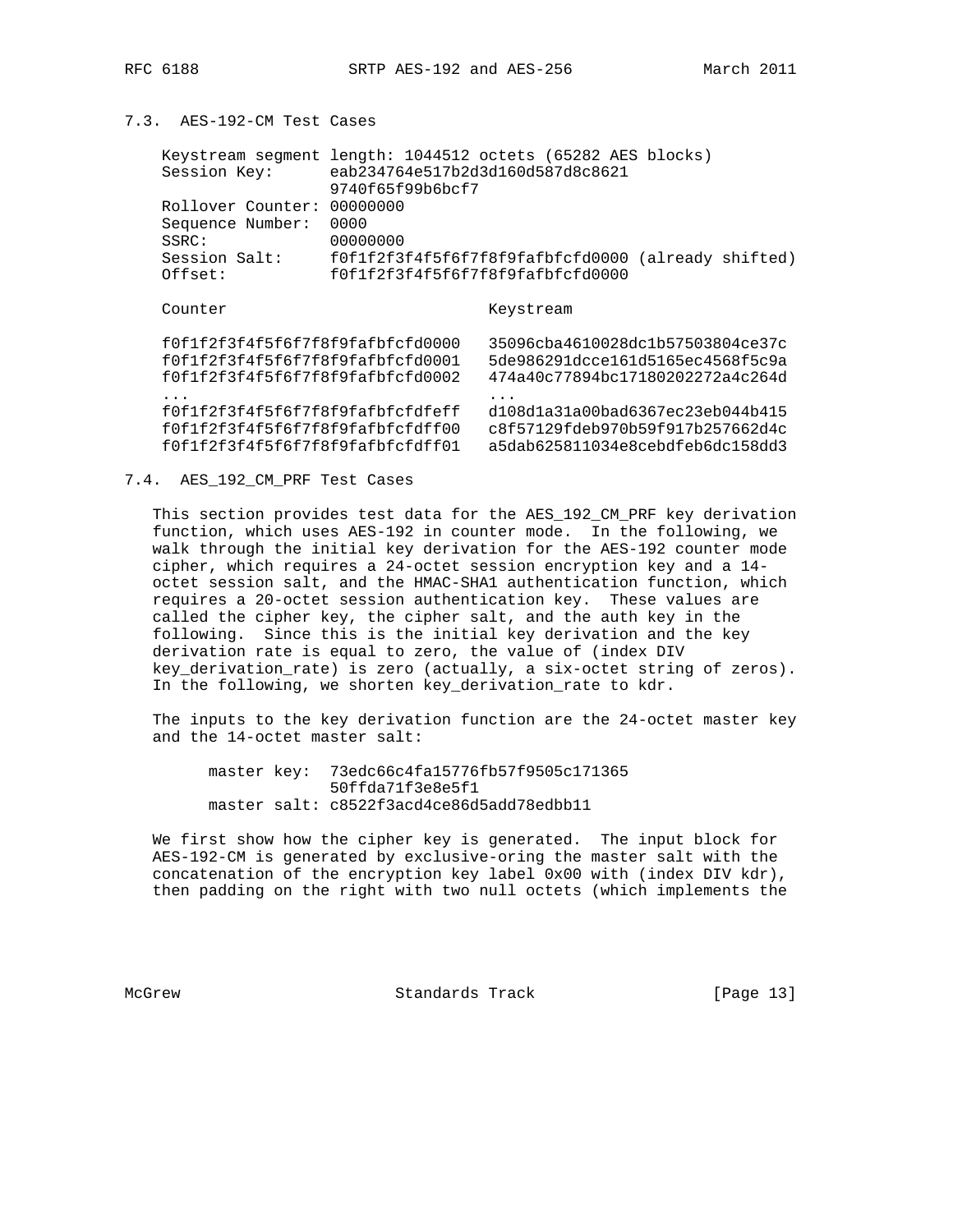multiply-by-2^16 operation, see Section 4.3.3 of RFC 3711). The resulting value is then AES-192-CM encrypted using the master key to get the cipher key.

| index DIV kdr:<br>$label:1}$ :<br>master salt: | 000000000000<br>00<br>c8522f3acd4ce86d5add78edbb11                                   |                    |
|------------------------------------------------|--------------------------------------------------------------------------------------|--------------------|
| xor:                                           | c8522f3acd4ce86d5add78edbb11                                                         | (x, PRF input)     |
| $x*2^16$ :<br>$x*2^16 + 1$ :                   | c8522f3acd4ce86d5add78edbb110000<br>c8522f3acd4ce86d5add78edbb110001 (2nd AES input) | (AES-192-CM input) |
| cipher key:                                    | 31874736a8f1143870c26e4857d8a5b2 (1st AES output)<br>c4a354407faadabb                | (2nd AES output)   |

 Next, we show how the cipher salt is generated. The input block for AES-192-CM is generated by exclusive-oring the master salt with the concatenation of the encryption salt label. That value is padded and encrypted as above.

| index DIV kdr:<br>label: | 000000000000<br>02                                  |                |
|--------------------------|-----------------------------------------------------|----------------|
| master salt:             | c8522f3acd4ce86d5add78edbb11                        |                |
| xor:                     | c8522f3acd4ce86f5add78edbb11                        | (x, PRF input) |
| $x*2^16$ :               | c8522f3acd4ce86f5add78edbb110000 (AES-192-CM input) |                |
|                          | 2372b82d639b6d8503a47adc0a6c2590 (AES-192 ouptut)   |                |
| cipher salt:             | 2372b82d639b6d8503a47adc0a6c                        |                |

We now show how the auth key is generated. The input block for AES-192-CM is generated as above, but using the authentication key label.

| index DIV kdr:         | 000000000000                                       |                |
|------------------------|----------------------------------------------------|----------------|
| label:<br>master salt: | 01<br>c8522f3acd4ce86d5add78edbb11                 |                |
| xor:                   | c8522f3acd4ce86c5add78edbb11                       | (x, PRF input) |
| $x*2^16$ :             | $c8522f3acd4ce86c5add78edbb110000 (AES-192-CM in)$ |                |

McGrew Standards Track [Page 14]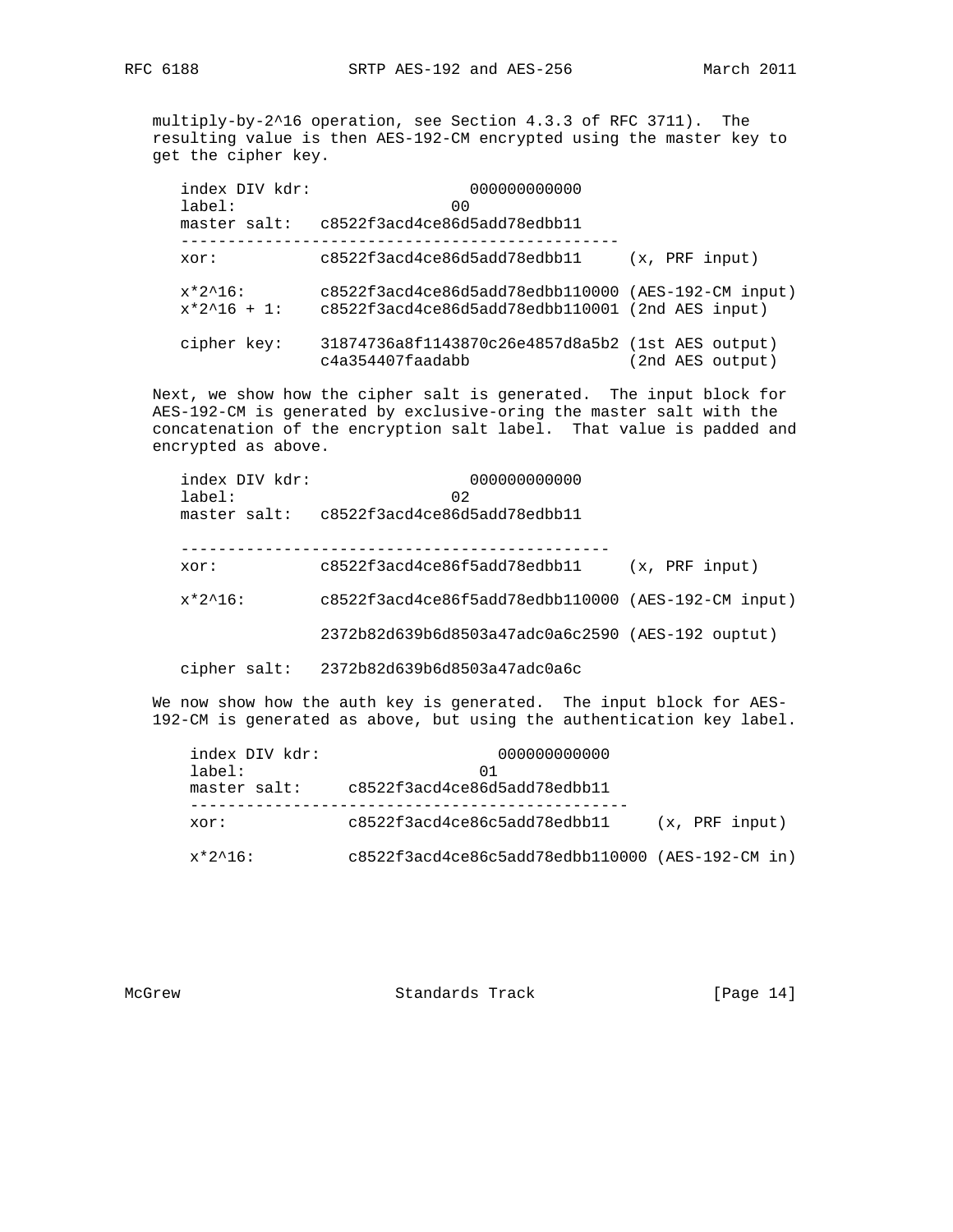Below, the AES-192 output blocks that form the auth key are shown on the left, while the corresponding AES-192 input blocks are shown on the right. Note that the final AES-192 output is truncated to a four-byte length. The final auth key is shown below.

auth key blocks authorisation and AES-192 input blocks 355b10973cd95b9eacf4061c7e1a7151 c8522f3acd4ce86c5add78edbb110000 e7cfbfcb c8522f3acd4ce86c5add78edbb110001

auth key: 355b10973cd95b9eacf4061c7e1a7151e7cfbfcb

8. Acknowledgements

 Thanks are due to John Mattsson for verifying the test cases in the document and providing comments, to Bob Bell for feedback and encouragement, and to Richard Barnes and Hilarie Orman for constructive review.

- 9. References
- 9.1. Normative References
	- [FIPS197] "The Advanced Encryption Standard (AES)", FIPS-197 Federal Information Processing Standard.
	- [RFC2119] Bradner, S., "Key words for use in RFCs to Indicate Requirement Levels", BCP 14, RFC 2119, March 1997.
	- [RFC3550] Schulzrinne, H., Casner, S., Frederick, R., and V. Jacobson, "RTP: A Transport Protocol for Real-Time Applications", STD 64, RFC 3550, July 2003.
	- [RFC3711] Baugher, M., McGrew, D., Naslund, M., Carrara, E., and K. Norrman, "The Secure Real-time Transport Protocol (SRTP)", RFC 3711, March 2004.
	- [RFC4568] Andreasen, F., Baugher, M., and D. Wing, "Session Description Protocol (SDP) Security Descriptions for Media Streams", RFC 4568, July 2006.
- 9.2. Informative References
	- [suiteB] "Suite B Cryptography", http://www.nsa.gov/ia/programs/ suiteb\_cryptography/index.shtml.

McGrew **Standards Track** [Page 15]